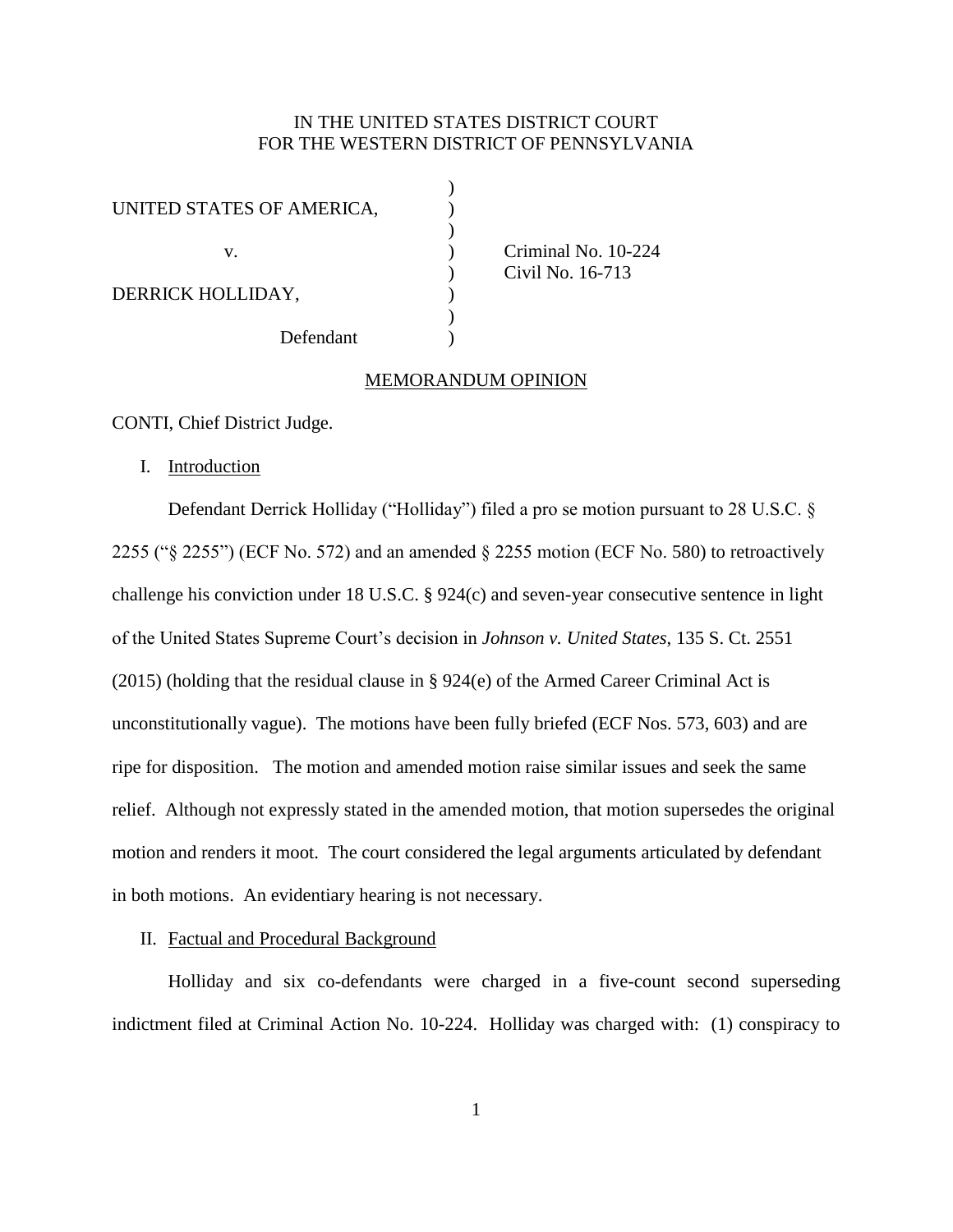distribute and possess with intent to distribute less than 50 kilograms of marijuana on September 14 and 15, 2010, in violation of 21 U.S.C. § 846; (2) possession with intent to distribute less than 50 kilograms of marijuana on September 15, 2010, in violation of 21 U.S.C. § 841(a)(1) and  $(b)(1)(D)$  and 18 U.S.C. § 2(a); (3) conspiracy to commit Hobbs Act robbery "by means of actual and threatened force, and violence and by placing [the intended victims] in fear of immediate and future injury to their persons and property," in violation of 18 U.S.C. § 1951(a); (4) Hobbs Act robbery; and (5) knowingly, intentionally and unlawfully using and carrying five firearms (two rifles and three handguns) during and in relation to drug trafficking crimes (as charged in counts one and two of the second superseding indictment) and crimes of violence (as charged in counts three and four of the indictment), in violation of 18 U.S.C.  $\S$ § 924(c)(1)(A)(i) and 2(a). On December 14, 2011, the court granted Holliday's motion for preparation of a pre-plea investigation report. On April 2, 2013, Holliday pleaded guilty to counts one, three, and five of the Second Superseding Indictment pursuant to a plea agreement. Holliday acknowledged responsibility for the conduct charged at counts two and four and stipulated that conduct could be considered by the court in imposing a sentence. PSI [13.

The parties filed position statements about whether a two-level enhancement for carjacking applied pursuant to  $\S$  2B3.1(b)(5) of the Sentencing Guidelines. (ECF Nos. 461, 462). On May 7, 2013, the court held an evidentiary hearing and determined that the carjacking enhancement applied. A Presentence Investigation Report ("PSI") was prepared on June 5, 2013 (ECF No. 493, under seal), to which neither party objected. The PSI reflected that the § 924(c) offense in count five was for using and carrying a firearm during and in relation to drug trafficking and violent crimes and possession in furtherance thereof. The parties stipulated that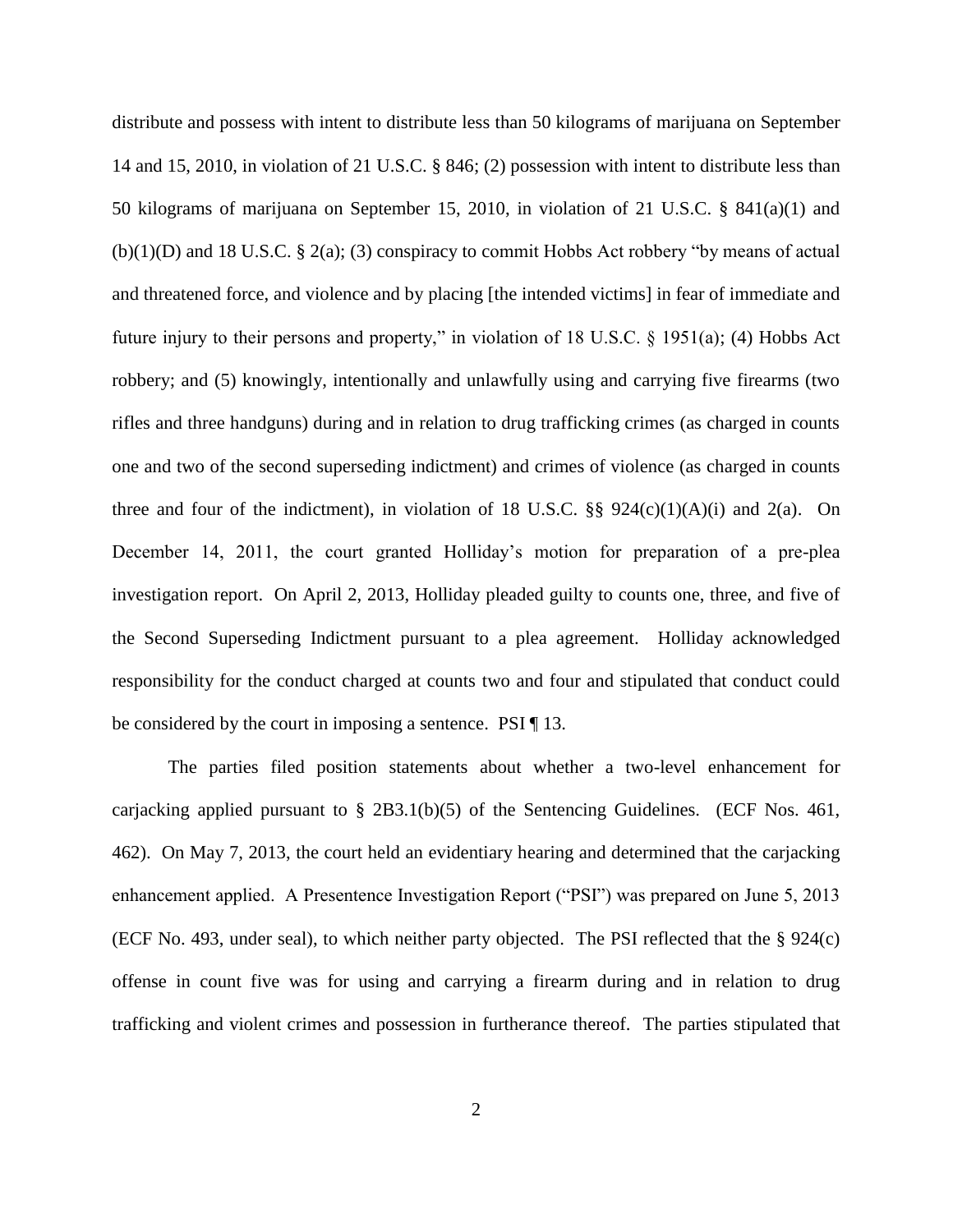ten to twenty kilograms of marijuana were attributable to Holliday. The offense conduct described Holliday and his co-defendants' agreement to rob the victims of money, marijuana and merchandise; entry into the location with firearms; and placing a gun in one victim's buttocks and striking another victim in the head with a gun during the course of the robbery. PSI ¶¶ 27- 33. The PSI applied the carjacking enhancement. PSI ¶ 48. On July 12, 2013, the court sentenced Holliday to 46 months' imprisonment at counts one and three, to run concurrently, and 84 months' imprisonment at count five, to run consecutively as required by statute.

Holliday did not file a direct appeal. On May 11, 2016, his sentence was reduced pursuant to Amendment 782 to 41 months' imprisonment at counts one and three, to run concurrently, and 84 months' imprisonment at count five, to run consecutively as required by statute, for a total of 125 months. (ECF No. 568). Holliday's § 2255 motion was filed on June 1, 2016.

## III. Legal Analysis

Holliday argues that his motion is timely pursuant to 28 U.S.C. § 2255(f)(3), because it was filed within one year of the Supreme Court's decision in *Johnson*. Holliday reasons as follows: (1) under *Johnson*, Hobbs Act conspiracy and Hobbs Act robbery are not "crimes of violence"; and (2) although he admittedly "possessed, used and carried a firearm with the intent and purpose of robbing a drug dealer for drugs," (ECF No. 580), the firearm facilitated only the robbery and not the drug possession. The drugs were simply the result and consequence of the robbery which the firearm facilitated. Thus, he reasons, his § 924(c) conviction and sentence should be vacated.

The government argues that Holliday is not entitled to relief for numerous,

3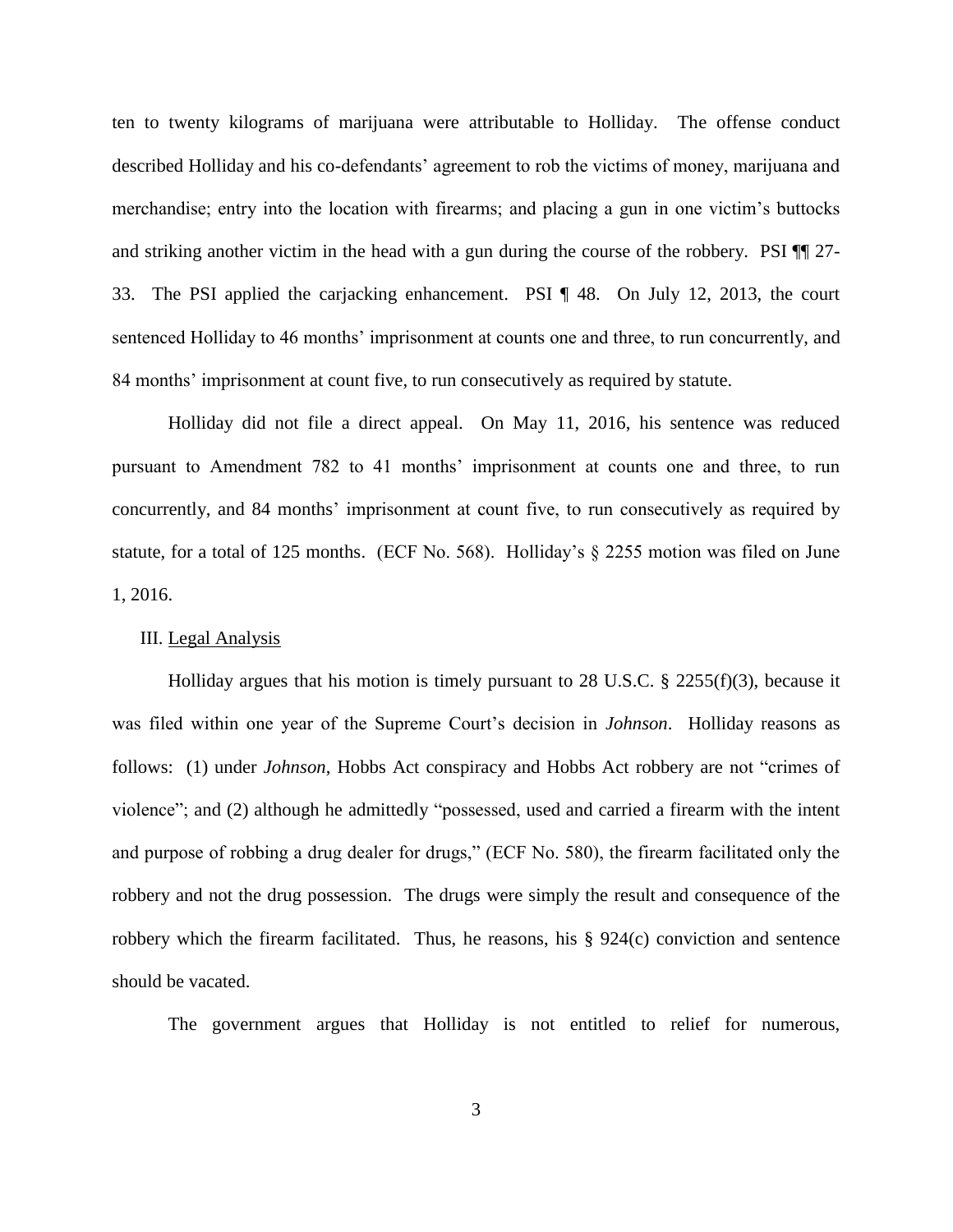complementary reasons. The government contends: (1) Holliday's motion is untimely; (2) Holliday's § 924(c) conviction is valid based on the drug conspiracy predicate conviction, such that the court need not reach the Hobbs Act "crime of violence" predicate convictions; and (3) *Johnson*'s invalidation of the "residual clause" in § 924(e) does not invalidate the different "residual clause" in § 924(c). The government maintains that Holliday's convictions are crimes of violence under the "elements" clause of § 924(c) and do not implicate the "residual clause."

The timeliness and merits of Holliday's motion are intertwined. Holliday's motion was filed well beyond the one-year deadline from his conviction in 28 U.S.C. § 2255(f)(1). The only basis by which Holliday's motion could be timely is if *Johnson* created a new window of time for him to challenge his sentence pursuant to  $\S 2255(f)(3)$ . The record conclusively establishes that *Johnson* does not enable Holliday to challenge his § 924(c) conviction and sentence.

Section 924(c) imposes a mandatory minimum consecutive sentence for "any person who, **during and in relation to** any **crime of violence** <u>or</u> **drug trafficking crime** . . ., uses or carries a firearm, or who, in furtherance of any such crime, possesses a firearm. . . ." 18 U.S.C. §  $924(c)(1)(A)$  (emphasis added). Sections  $924(c)(1)(A)(ii)$  and (iii) provide more severe penalties if the firearm is "brandished" or "discharged."

The term "drug trafficking crime" is defined in  $\S 924(c)(2)$  as "any felony punishable under the Controlled Substances Act (21 U.S.C. 801 et seq.), the Controlled Substances Import and Export Act (21 U.S.C. 951 et seq.), or chapter 705 of title 46." The term "crime of violence is defined in § 924(c)(3). The "elements" clause and "residual clause" in § 924(c)(3) are defined as follows:

(3) For purposes of this subsection the term 'crime of violence' means an offense that is a felony and—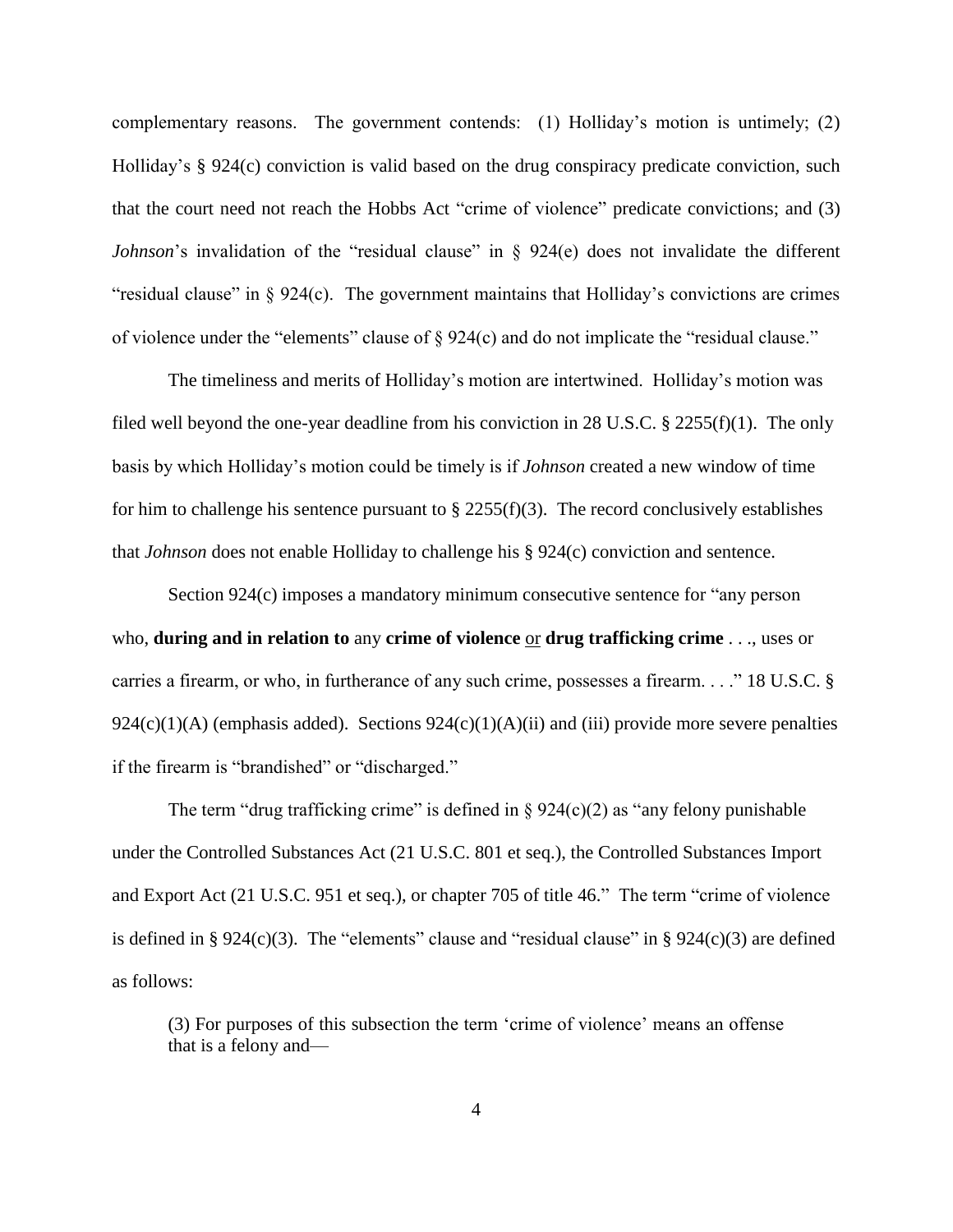- (A) has as an element the use, attempted use, or threatened use of physical force against the person or property of another, or
- (B) that by its nature, involves a substantial risk that physical force against the person or property of another may be used in the course of committing the offense.

## 18 U.S.C. § 924(c)(3).

Holliday's § 924(c) conviction in this case is valid because he possessed a firearm "during and in relation to" a drug trafficking crime. Holliday pleaded guilty to count one of the second superseding indictment, which charged him with conspiracy to distribute and possess with intent to distribute less than 50 kilograms of marijuana on September 14 and 15, 2010, with a maximum penalty of not more than five years' imprisonment. (See Indictment Memorandum, ECF No. 201). There is no dispute that this crime is a felony and punishable under the Controlled Substances Act. *See* 18 U.S.C. § 3559(a)(5) (classifying an offense with a maximum penalty of less than five years but more than one year as a Class E felony). The § 924(c) offense in count five of the second superseding indictment, to which Holliday also pleaded guilty, specifically charged that he possessed the firearm on September 15, 2010 during and in relation to the "drug trafficking crime" charged in count one.

Holliday argues, creatively, that the firearm enabled him to commit the robbery to obtain the marijuana, but did not facilitate his conspiracy to possess or distribute the marijuana. This argument is not persuasive. Holliday possessed the firearm "during" the marijuana conspiracy, which extended both before and after the actual robbery. *Smith v. United States*, 508 U.S. 223, 237 (1993) (trade of gun for drugs occurred "during" drug conspiracy). In addition, the firearm possession was "in relation to" the drug crime. The phrase "in relation to" is "expansive." *Id*. In *Smith*, the Supreme Court explained that "in relation to" means "that the firearm must have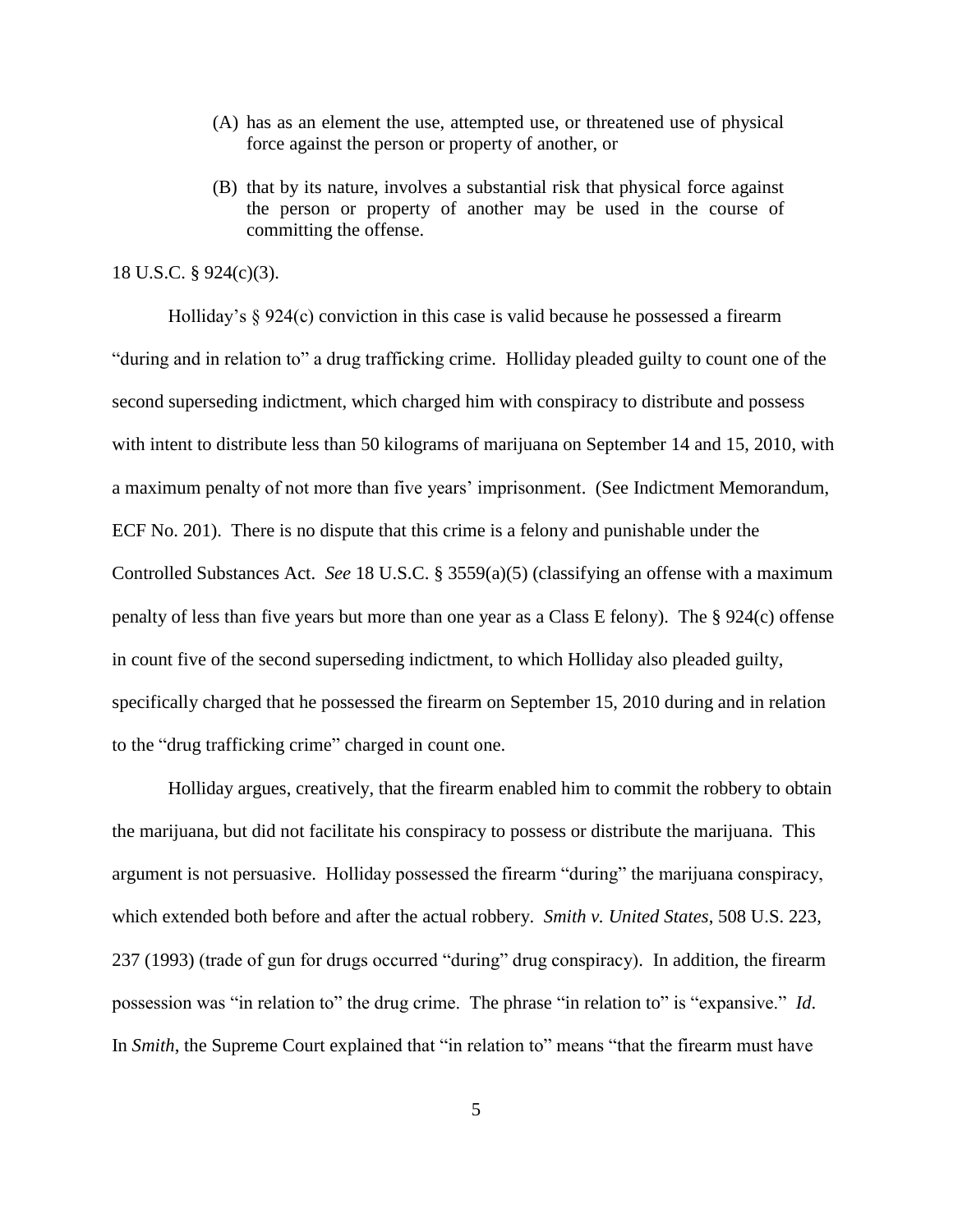some purpose or effect with respect to the drug trafficking crime; its presence or involvement cannot be the result of accident or coincidence." *Id*. at 238. The Supreme Court held in *Smith* that trading a firearm for narcotics was "in relation to" a drug offense.

The presence of the firearm and drugs in this case was not accidental or coincidental. Even under Holliday's theory, he possessed the firearm in order to obtain the marijuana. Several courts have upheld § 924(c) convictions in similar cases arising from robberies of stash houses. *See United States v. Whitfield*, 649 F. App'x 192 (3d Cir. 2016); *see also United States v. Vichitvongsa*, 819 F.3d 260 (6<sup>th</sup> Cir. 2016); *United States v. Holland*, 503 F. App'x 737 (11<sup>th</sup>) Cir. 2013). In summary, Holliday's § 924(c) conviction at count five remains valid because he possessed the firearm during and in relation to the marijuana conspiracy at count one.

The court need not resolve the remaining contentions of the parties. $<sup>1</sup>$  The court</sup> specifically does not reach the issue whether Hobbs Act conspiracy and robbery are "crimes of violence.<sup>"2</sup> *Johnson* did not impact in any way a § 924(c) conviction based upon a drug trafficking predicate offense, and therefore, *Johnson* does not provide a new window of time for Holliday to pursue a § 2255 motion to challenge his conviction and sentence. *See United States v. Gibson*, No. 3:08-1057, 2016 WL 3552008, at \*3 (D.S.C. June 30, 2016), *appeal dismissed*

 $\overline{a}$ 

<sup>&</sup>lt;sup>1</sup> Several other circuits have held that *Johnson* does not invalidate the residual clause in  $\S$ 924(c)(3)(B). *See United States v. Davis*, No. 16-10330, 2017 WL 436037, at \*2 (5th Cir. Jan. 31, 2017); *United States v. Prickett*, 839 F.3d 697 (8th Cir. 2016); *United States v. Taylor*, 814 F.3d 340, 375–76 (6th Cir. 2016), *petition for cert. filed*, (Oct. 6, 2016)(No. 16-6392); *United States v. Hill*, 832 F.3d 135 (2d Cir. 2016). The Third Circuit Court of Appeals has not ruled on this issue.

<sup>2</sup> In *United States v. Robinson*, No. 15-1402, 844 F.3d 137 (3d Cir. 2016), and *United States v. Galati,* No. 15-1609, 844 F.3d 152 (3d Cir. 2016), the court of appeals rejected the "categorical approach" and explained that analyzing a § 924(c) predicate offense in a vacuum is unwarranted when the convictions of contemporaneous offenses, read together, show that a firearm was possessed in furtherance of a crime of violence.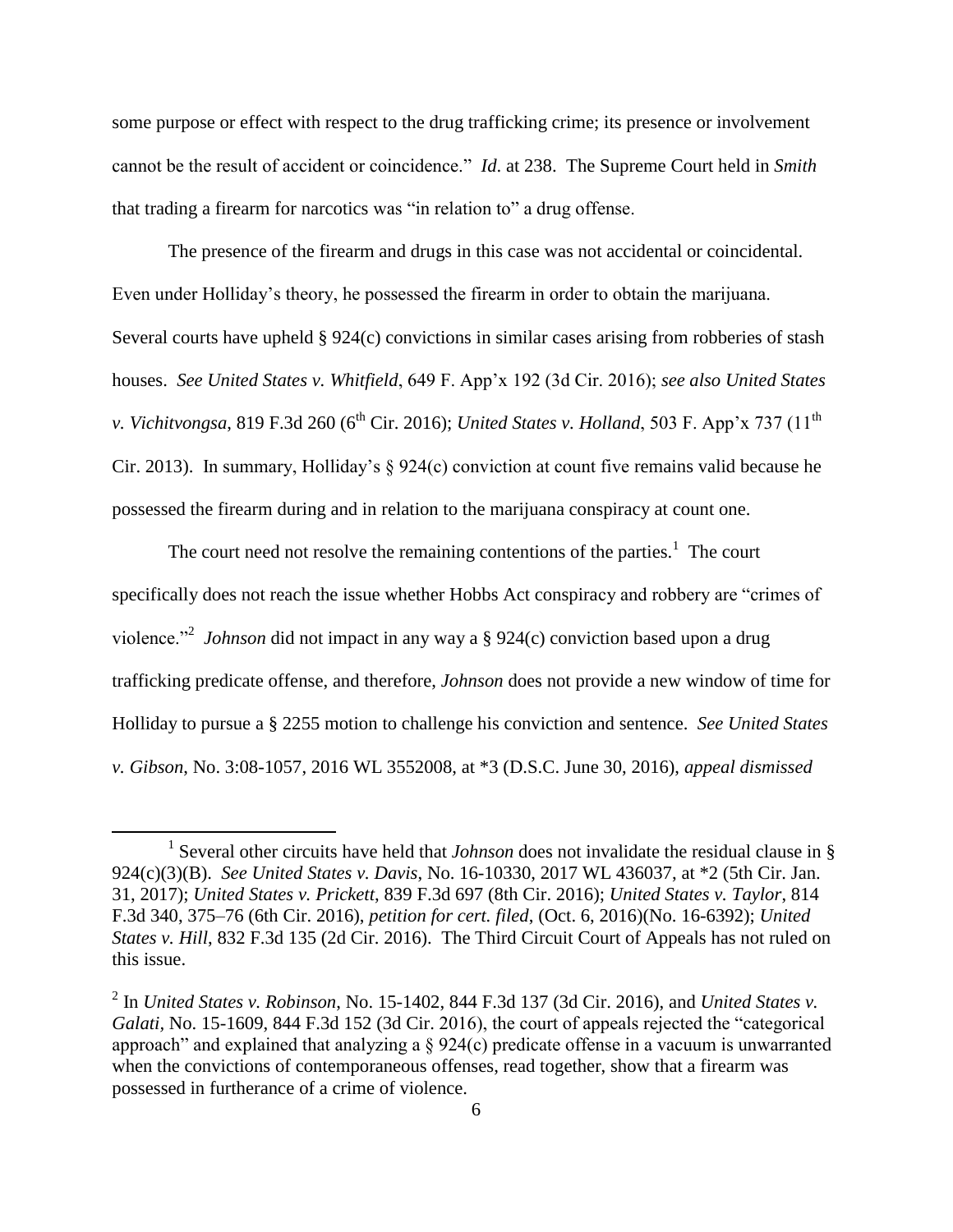No. 16-6992 ( $4<sup>th</sup>$  Cir. Sept. 27, 2016) ("Defendant's challenge to his conviction under § 924(c) fails because the conviction is predicated on a drug trafficking crime, not a crime of violence, and that portion of the statute is unaffected by the *Johnson* ruling. Therefore, Defendant's motion is untimely.").

### IV. Conclusion

Under the applicable precedential case law, the court is constrained to conclude that Holliday's amended § 2255 motion (ECF No. 580) must be DENIED.

### V. Certificate of Appealability

When a district court issues a final order denying a § 2255 motion, the court must also make a determination about whether a certificate of appealability ("COA") should issue or the clerk of the court of appeals will remand the case to the district court for a prompt determination as to whether a certificate should issue. *See* 3rd Cir. LAR 22.2. When the district court denies a habeas petition on procedural grounds without reaching the prisoner's underlying constitutional claim, a certificate of appealability should issue when the petitioner shows, at least, that jurists of reason would find it debatable whether the petition states a valid claim of the denial of a constitutional right and that jurists of reason would find it debatable whether the district court was correct in its procedural ruling. *Slack v. McDaniel*, 529 U.S. 473, 484–85 (2000); 28 U.S.C. § 2253. No such showing has been made in this case and therefore a certificate of appealability will be denied.

An appropriate order will be entered.

By the court:

Date: April 13, 2017 /s/ JOY FLOWERS CONTI Joy Flowers Conti Chief United States District Judge